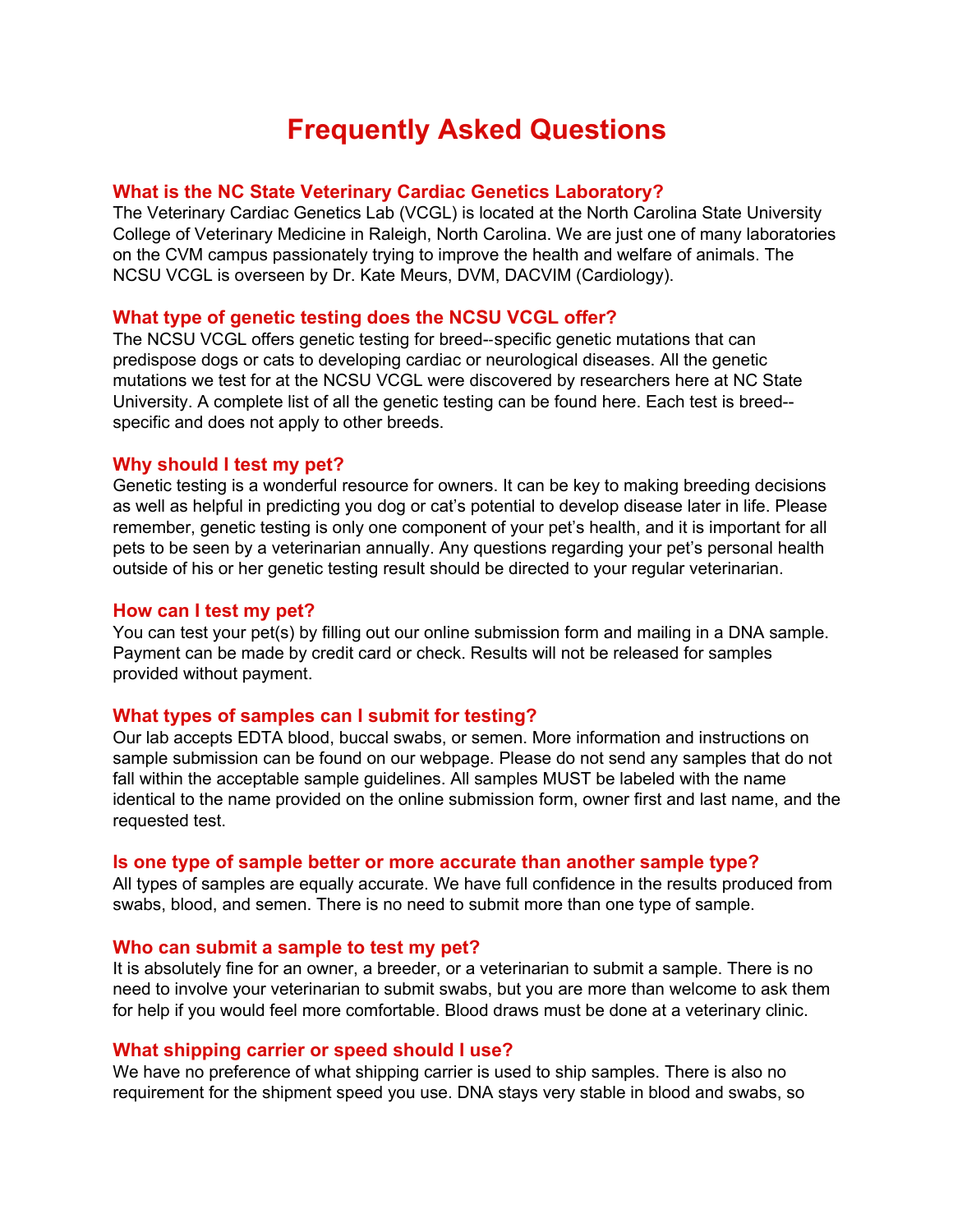there is no need to ship it priority overnight. If you are sending samples from outside of the United States, please check with your shipping carrier for information on any potential sample restrictions or required shipping documents. We provide a copy of the USDA's guidelines regarding importing canine and feline material on our webpage. Once your sample has been received by the laboratory, you should receive an automatic email notifying you that your sample is being processed for testing.

# **How do I pay for genetic testing?**

Payment can be made by check or online with a credit card. It is fine for individual payments or lump sum payments to be made when testing multiple animals. Checks need to be made out to NCSU Cardiac. Online credit card payments can be made at

https://controller.ofa.ncsu.edu/cash--services/non--student--credit--card--payments/. Once on the website, please follow the instructions laid out for you in the payment section of our online submission form. We cannot take payment over the phone.

## **When can I expect results?**

Results will be sent by email to the email address provided on the online submission form within 5-10 days of the sample's arrival in our laboratory. All results are kept confidential and are not posted publicly. Please check your spam folder if you do not see results in your inbox. If you still cannot find any results in your email, please email or call the lab in case there may have been a typo in your email address when you entered it in the online submission form.

# **What are the possible results for genetic testing?**

Every animal has two copies of all their genes. One copy is inherited from the mother and one copy is inherited from the father. Our testing looks at a specific gene to figure out if either copy of that gene contains the known disease-causing mutation. We only sequence that small section of your pet's DNA and not the whole genome. You will receive one of the following three results for any of our tests:

- Negative the animal has two normal, unmutated copies of the gene. These animals are sometimes referred to as "clear."
- Positive Heterozygous the animal has one normal copy of the gene and one mutated copy, although it is not possible to know which parent the mutation could have been inherited from. These animals are sometimes referred to as "carriers." It is recommended that these animals only be bred to a negative animal.
- Positive Homozygous the animal has two mutated copies of the gene. It is not recommended that these animals be bred.

## **Is there an age requirement for genetic testing?**

There is no age requirement for testing. As genetic results will never change, a dog or cat can be tested at any point in their life. However, submitting cheek swabs from nursing puppies or kittens is not recommended. Swabbing the cheek of a nursing puppy or kitten could cause contamination due to the presence of the mother's milk, which may produce an inaccurate result. We recommend submitting blood samples from nursing animals or waiting until they have been weaned. If you do strongly prefer to submit a cheek swab sample from a nursing animal, it is important to keep them away from the mother for a few hours and rinse out their mouths thoroughly with water before obtaining the swab sample.